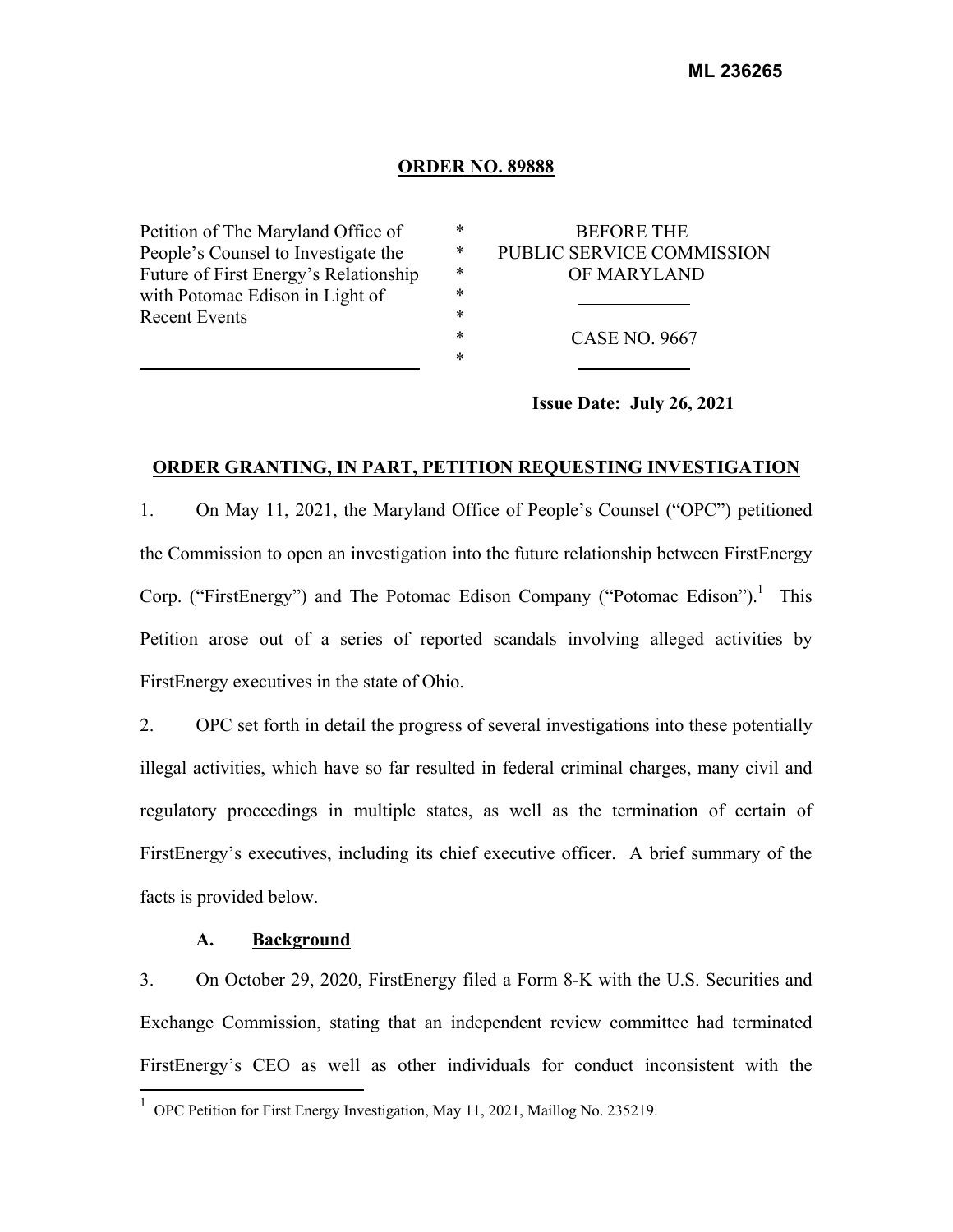company's code of conduct. This misconduct included a payment of \$4 million related to the termination of a consulting agreement, the counter-party to which was suspected to be the then-acting chairman of the Public Utilities Commission of Ohio. This payment allegedly purchased services unrelated to the consulting agreement.

4. FirstEnergy transferred approximately \$60 million to an IRS 501(c)(4) entity named Generation Now, Inc. This entity was allegedly created to benefit Ohio House Speaker Larry Householder. Allegedly in return for these funds, Mr. Householder introduced Ohio House Bill 6, which supported two FirstEnergy nuclear plants in Ohio – the Perry and Davis-Besse plants – thereby saving FirstEnergy the need to address the rapidly increasing decommission costs associated with these facilities. Following passage of HB 6, a monthly charge paid by Ohio ratepayers funded the costs to retain these plants as working generators.

5. Although the specific cause remains unclear, an approximately concurrent liquidity crisis caused FirstEnergy to borrow \$2 billion through two separate credit facilities. The terms of those facilities permit the creditors to call a \$2.2 billion payment in the event of a violation by FirstEnergy of any anti-bribery or anti-corruption statutes. OPC asks the Commission to investigate whether the possibility that such a demand by creditors, brought about by FirstEnergy's suspect financial position regarding its nuclear facilities, has so eroded the relationship between FirstEnergy and Potomac Edison as to warrant divestiture of the subsidiary from the parent company.

6. These scandals have caused Standard & Poor's to further downgrade FirstEnergy's credit rating below investment grade - from BB+ to BB. Because Potomac Edison, as a wholly-owned subsidiary, lacks access to the equity markets, the cost of its

2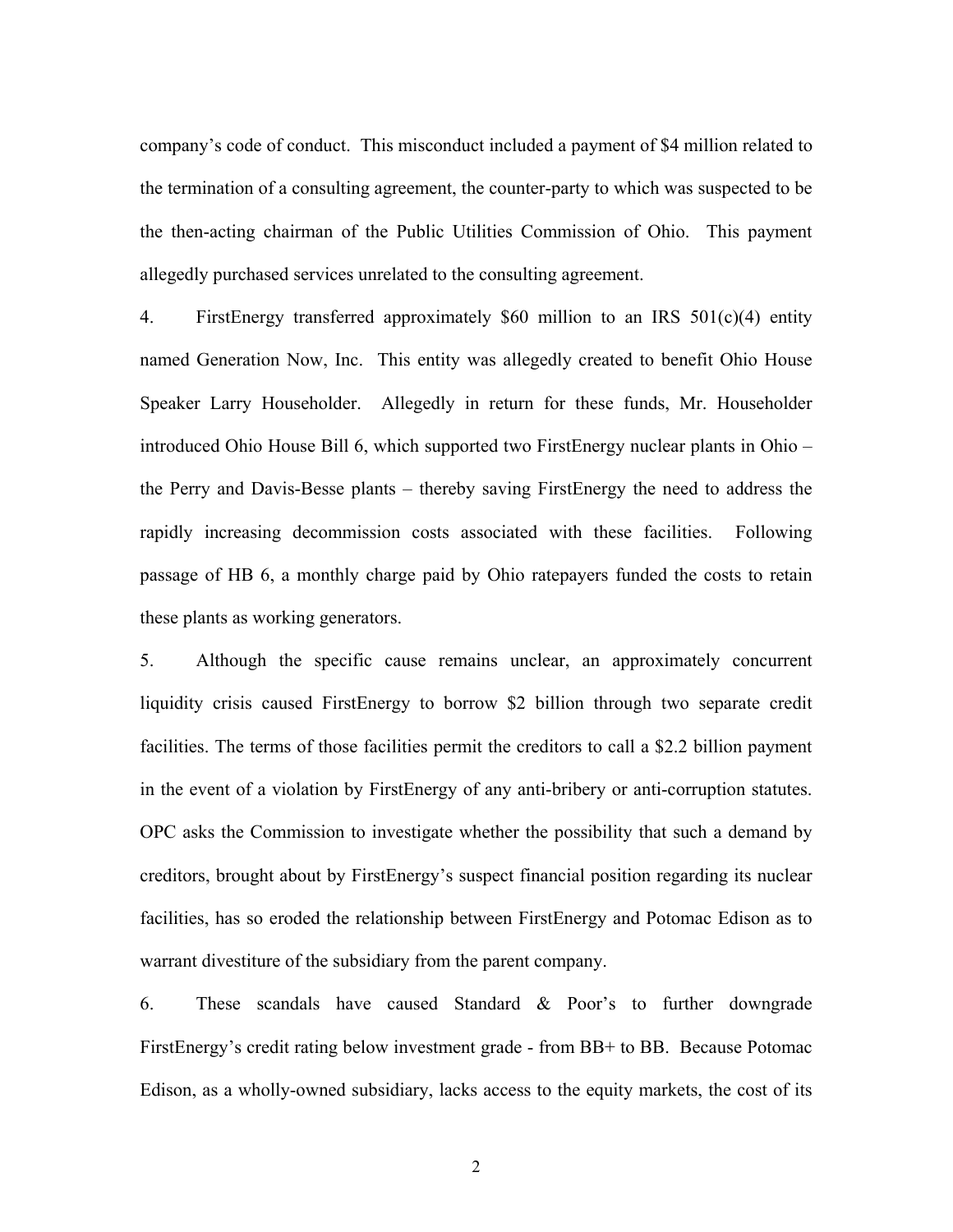access to FirstEnergy's money pools is tied to FirstEnergy's credit rating. Additionally, its ability to issue its own debt is related to its own credit rating, which OPC claims may yet be further downgraded as a result of these scandals.

# **B. Ring-Fencing, the Icahn Agreement and OPC's Request**

7. When the Commission approved FirstEnergy's acquisition of Potomac Edison in 2011, it imposed several ring-fencing measures to protect Potomac Edison and its ratepayers from any harmful effects that might result from any financial difficulties incurred by its new parent company.<sup>2</sup> Condition 18 of Order No. 83788 prohibits Potomac Edison from issuing a dividend without Commission approval should any major credit agency downgrade its credit ratings below investment grade. OPC petitions the Commission to investigate whether Potomac Edison has complied with this Condition as well as the overall sufficiency of the ring-fencing measures imposed in 2011.

8. OPC also discusses changes to FirstEnergy's Board of Directors and whether such changes trigger the need for Commission review pursuant to *Annotated Code of Maryland*, Public Utilities Article ("PUA") § 6-105. Specifically, OPC is concerned with an agreement between FirstEnergy and the Icahn Group, headed by Carl Icahn. This "Icahn Agreement" increases the number of members of FirstEnergy's board of directors from 12 to 14, with the Icahn Group appointing the two additional directors.

9. Potomac Edison filed the Icahn Agreement with the Commission on March 31, 2021, expressing its belief that the agreement did not require Commission approval

 2 Case No, 9333, *In the Matter of the Application of the Merger of FirstEnergy Corp. and Allegheny Energy, Inc.*, Order No. 83788 (Jan. 18, 2011).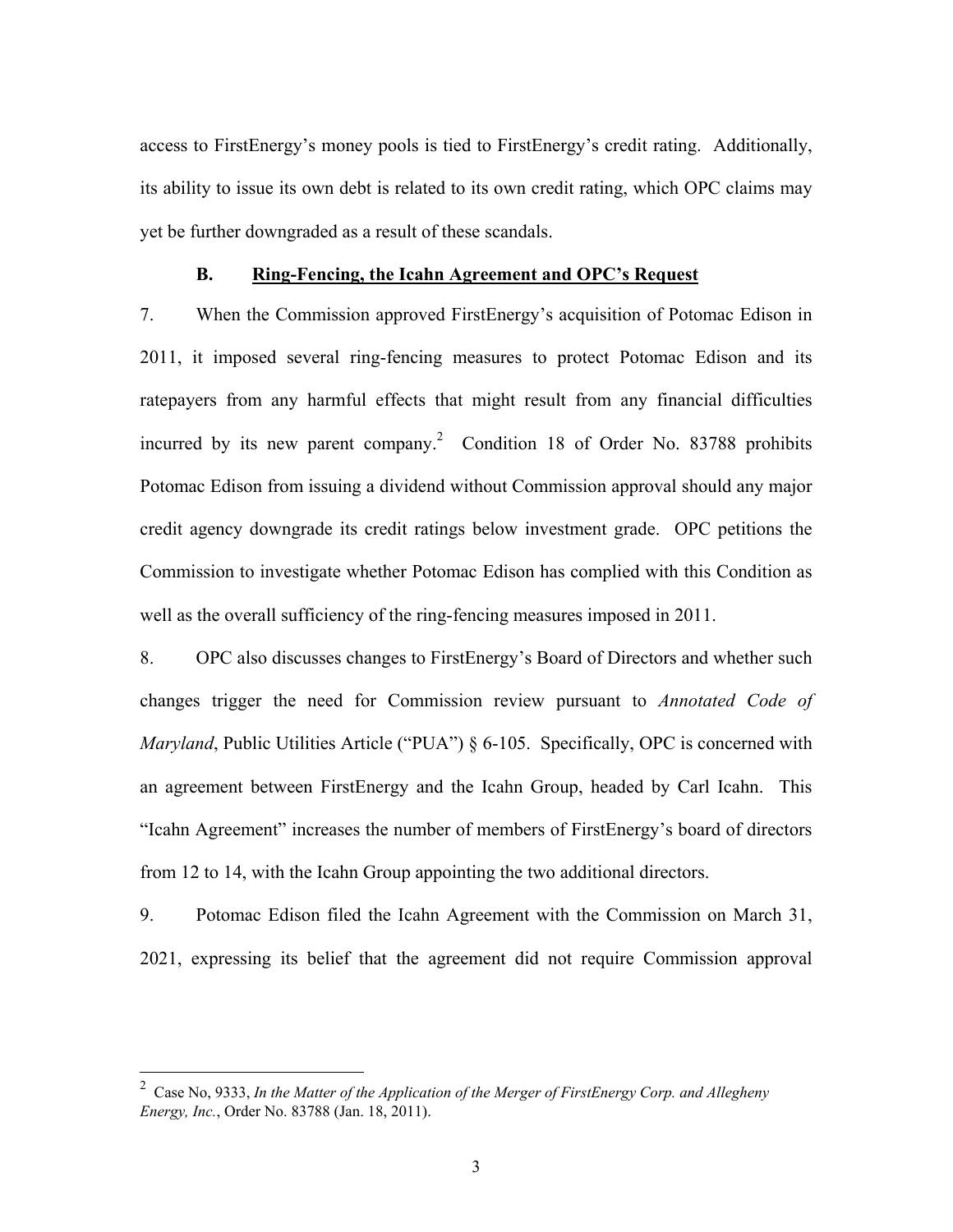because the agreement expressly prohibited Icahn from exercising substantial influence over Potomac Edison.<sup>3</sup>

10. OPC's Petition notes that Icahn holds 3.5% of FirstEnergy's shares, and the Icahn Agreement permits him to purchase up to 9.999% of shares. Additionally, OPC points to Icahn's history as a "corporate raider" to contend that this agreement at least might increase his influence to the level of "substantial" as set forth in PUA § 6-105.

11. Based upon the above, OPC requests that the Commission open an investigation into 14 separate issues:

- (1) Whether the Commission should order the divestiture of Potomac Edison from FirstEnergy;
- (2) Whether, short of divestiture, more robust ring-fencing measures such as the measures that the Commission has adopted in more recent Maryland utility merger proceedings – should be implemented immediately;
- (3) A full accounting of all actions that either FirstEnergy or Potomac Edison have taken to protect Potomac Edison from any adverse impacts related to the racketeering conspiracy, including impacts from the possible immediate acceleration of FirstEnergy's repayment obligation under the credit facilities;
- (4) Whether Potomac Edison bears any liability or obligation for the debt incurred under the FirstEnergy credit facilities, to which Potomac Edison is a party;
- (5) A full accounting of all contingency plans FirstEnergy has in place (if any) in the event of a breach of the credit facilities for noncompliance with anticorruption laws;
- (6) Whether Potomac Edison is abiding by the dividend restrictions tied to investment grade ratings imposed under Commission Order No. 83788;
- (7) Whether the FirstEnergy scandal has impacted either FirstEnergy's or Potomac Edison's access to capital markets, including the impacts of the credit rating agency downgrades and the anticipated impact going forward;

1

 $3$  On July 15, 2021, the Federal Energy Regulatory Commission approved the Icahn Agreement as in the public interest.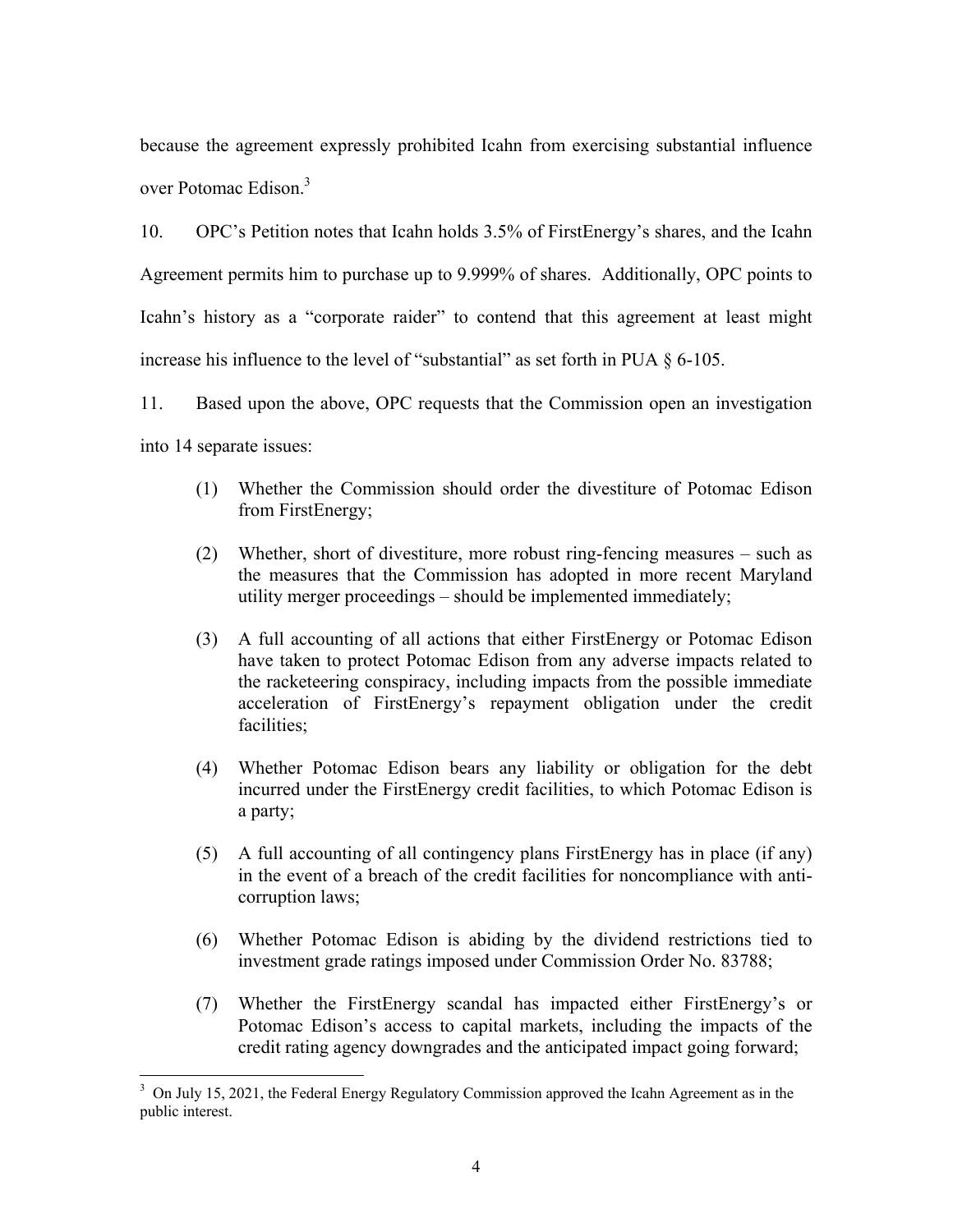- (8) Whether the FirstEnergy scandal has impacted the cost of funds accessed by Potomac Edison through the "money pool" and the anticipated impact going forward;
- (9) Whether, and to what extent, FirstEnergy's increased financing costs have impacted Potomac Edison's ability to execute its strategic plans and meet its expected capital needs;
- (10) Whether and to what extent FirstEnergy used funds collected from Potomac Edison's Maryland ratepayers for the lobbying and bribes allegedly undertaken by FirstEnergy in connection with Ohio House Bill 6;
- (11) Whether FirstEnergy used or is using any funds collected from Potomac Edison's Maryland ratepayers to fund the legal and other fees associated with FirstEnergy's defense of any action or lawsuit concerning the racketeering conspiracy;
- (12) Whether the Commission should order an audit of transactions between FirstEnergy and Potomac Edison to determine the extent to which Potomac Edison has been funding activities that involve or relate to the racketeering conspiracy;
- (13) A full accounting of all measures FirstEnergy has taken to address the governance problems and reporting control issues that the racketeering conspiracy has exposed;
- (14) Whether the Icahn Agreement meets the statutory requirements for acquisitions of interest over an electric company under  $\S$  6-105 of the Public Utilities Article.

# **C. Potomac Edison Response**

12. On June 9, 2021, Potomac Edison responded to the Petition and, with the partial exception of Issue No. 10, urged the Commission to reject OPC's request for an investigation.

13. Generally, Potomac Edison: (1) objected to whether the Commission has jurisdiction to investigate actions of FirstEnergy, an Ohio company; and (2) assured the Commission that the conduct by FirstEnergy has not affected Potomac Edison's financial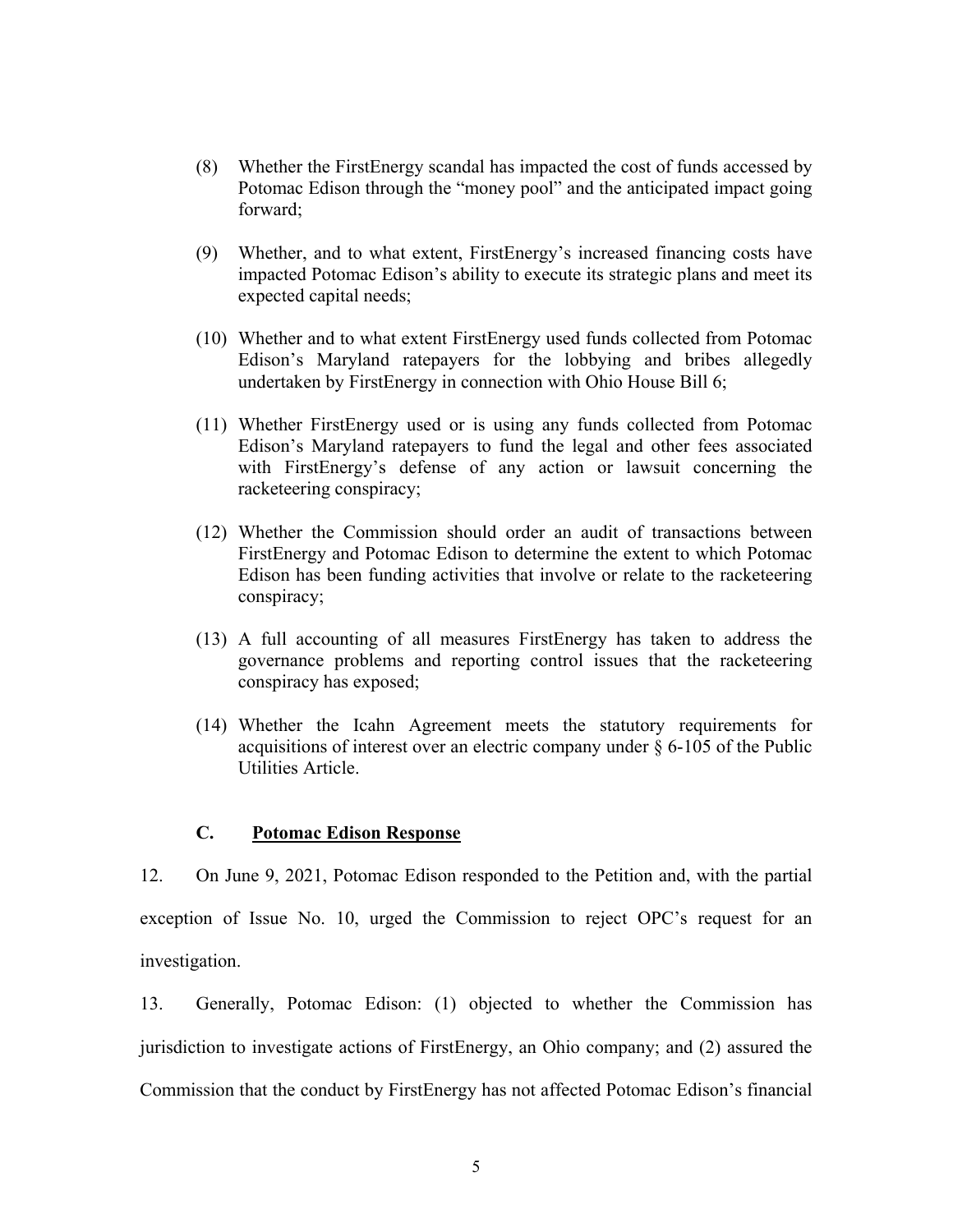status, which it says remains solid. Potomac Edison acknowledged that "less than \$38,000" of Maryland rate payer funds did go to First Energy that were "improperly classified or inadequately documented," and states that they will be returned to ratepayers as part of the next base rate case.<sup>4</sup> As a result, Potomac Edison claims that it has not and need not take additional measures as a result of the scandals identified in the Petition.

14. On June 25, 2021, OPC replied to Potomac Edison, in general contending that the requested investigation is necessary to verify Potomac Edison's claims of financial stability.<sup>5</sup> Additionally, OPC expressed concern that Potomac Edison did not share its opinion of the severity of the issues it raises.

#### **Commission Decision**

15. The Commission concludes that many of OPC's issues regarding FirstEnergy's financial status are either outside the Commission's jurisdiction or too attenuated to Potomac Edison's ratepayers to warrant an investigation. Although the potential criminal conduct by FirstEnergy executives is significant, many of the financial issues identified by OPC are unrelated to that scandal, but instead reflect earlier business decisions.

16. On the issue of Potomac Edison's potential future issuance of dividends to its parent company while possessing a below-investment grade rating, the Commission states that the conditions to the FirstEnergy/Potomac Edison Merger Order reflect a Commission directive. Both Potomac Edison and FirstEnergy shall continue to adhere to this directive.

 $\overline{a}$ 

<sup>4</sup> Potomac Edison Letter dated June 9, 2021, p. 9.

<sup>5</sup> OPC Response Letter dated June 15, 2021, Maillog No. 235743.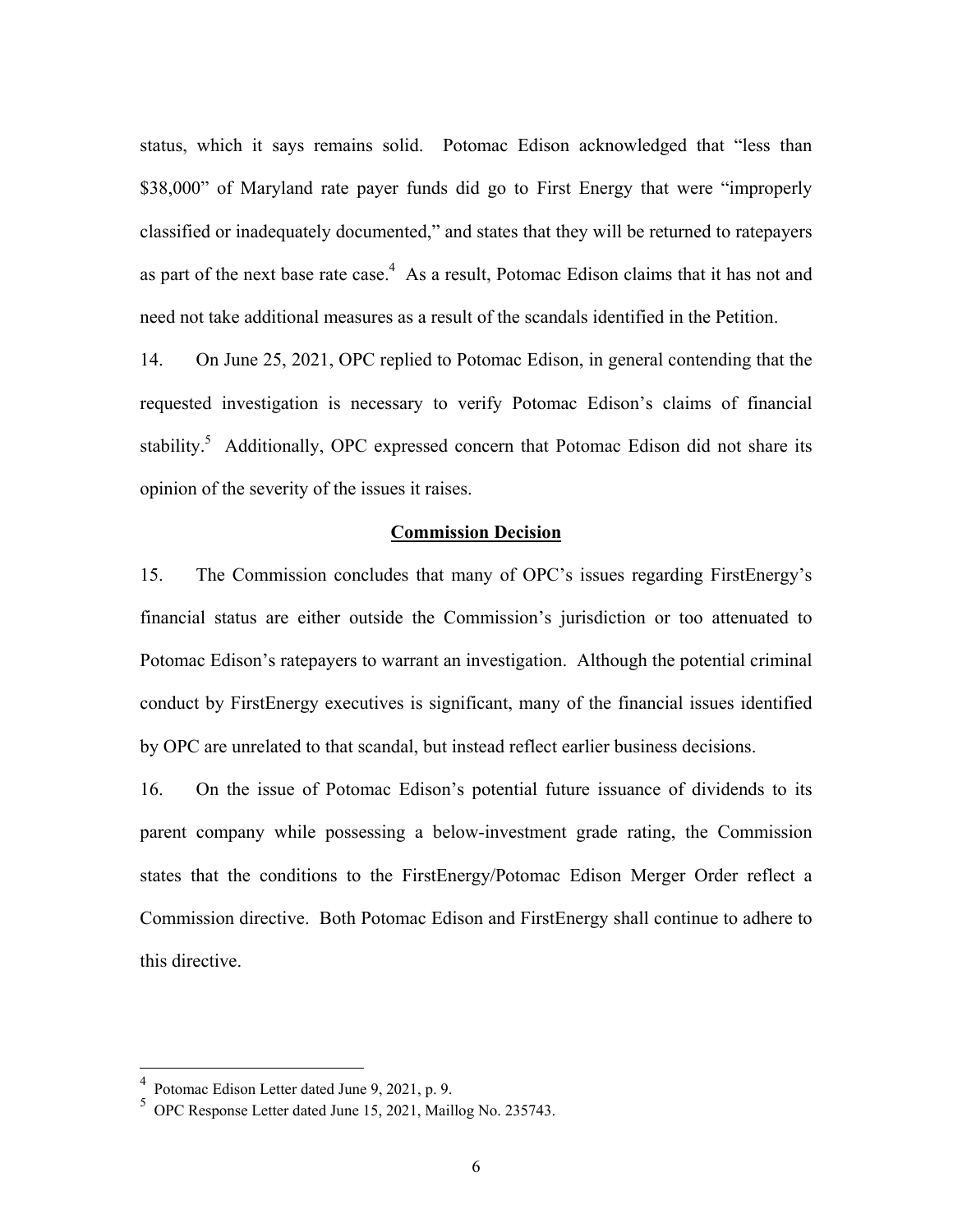17. Although the Commission agrees with OPC that it possesses the authority to order the divestiture of a Maryland utility from a parent company, the Commission does not find the present circumstances warrant an investigation into that ultimate remedy at this time. Should FirstEnergy intend to sell Potomac Edison in the future, that transaction will require Commission approval pursuant to PUA  $\S$  6-105, and the Commission will ensure that any change of ownership is in the interest of Maryland ratepayers.

18. However, the Commission finds that an investigation is warranted into certain issues that either impact Potomac Edison directly, or have a non-minimal likelihood of impacting Potomac Edison.<sup>6</sup> The Commission therefore will partially grant OPC's Petition and open a separate case to investigate certain issues, somewhat narrowed by the Commission. Upon issuance of this Order, parties may conduct discovery of Potomac Edison for no longer than four (4) months regarding:

- a. The extent that any results of the scandal have affected, or might in the future affect, Potomac Edison's cost to access funds from FirstEnergy's "money pool";
- b. Whether and to what extent FirstEnergy used, is using, or intends to use any funds from Potomac Edison to pay for the bribes, lobbying costs, legal fees or any other costs associated with the misconduct by FirstEnergy;
- c. The extent to which the "Icahn Agreement" may potentially cause the Icahn-appointed directors to exercise "substantial influence" over Potomac Edison as set forth in PUA  $\S$  6-105.

<sup>&</sup>lt;sup>6</sup> The Commission clearly has jurisdiction over Potomac Edison's use of Maryland ratepayer funds and the cost of credit for Potomac Edison. PUA 6-101; 4-102; 4-103(b). Additionally, in approving the merger of Potomac Edison and FirstEnergy, the Commission expressly retained jurisdiction over both applicants to enforce the provisions of the Merger Order.